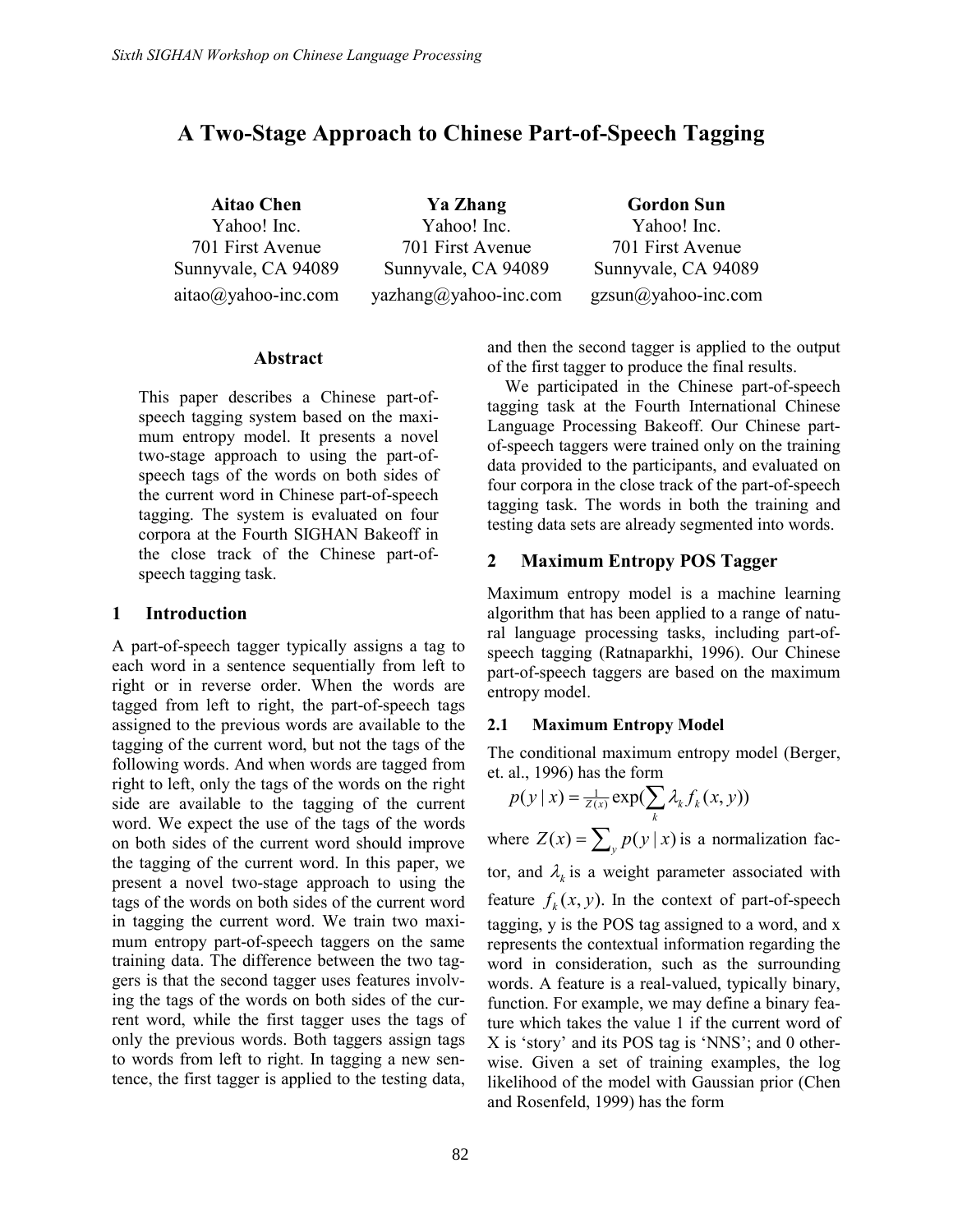$$
L(\lambda) = \sum_{i} \log p(y^{(i)} | x^{(i)}) - \sum_{k} \frac{\lambda_k^2}{2\sigma^2} + const
$$

Malouf (2002) compared iterative procedures such as Generalized Iterative Scaling (GIS) and Improved Iterative Scaling (IIS) with numerical optimization techniques like limited-memory BFGS (L-BFGS) for estimating the maximum entropy model parameters and found that L-BFGS outperforms the other methods. The use of L-BFGS requires the computation of the gradient of the log likelihood function. The first derivative with respect to parameter  $\lambda_k$  is given by

$$
\frac{\partial L(\lambda)}{\partial \lambda_k} = E_{\widetilde{p}} f_k(x, y) - E_p f_k(x, y) - \frac{\lambda_k}{\sigma^2}
$$

where the first term  $E_{\tilde{p}} f_k$  is the feature expectation with the empirical model, and the second term  $E_{n} f_{k}$  is the feature expectation with respect to the model. In our model training, we used L-BFGS to estimate the model parameters by maximizing  $L(\lambda)$  on the training data.

#### 2.2 Features

The feature templates used in our part-of-speech taggers are presented in Table 1 and Table 2.

| Word                     | $W_{i-2}$ , $W_{i-1}$ , $W_i$ , $W_{i+1}$ , $W_{i+2}$<br>$W_{i-2}W_{i-1}$ , $W_{i-1}W_i$ , $W_iW_{i+1}$ , $W_{i+1}W_{i+2}$ |
|--------------------------|----------------------------------------------------------------------------------------------------------------------------|
|                          | $W_{i-1}W_{i+1}$ , $W_{i-1}W_iW_{i+1}$                                                                                     |
| Tag                      | $t_{i-1}, t_{i-2}t_{i-1}$                                                                                                  |
| Word/Tag                 | $t_{i-1}W_i, t_{i-2}W_i$                                                                                                   |
| Special                  | FirstChar, LastChar, Length,                                                                                               |
|                          | ForeighWord                                                                                                                |
| $\overline{\phantom{0}}$ |                                                                                                                            |

Table 1: Feature templates used in the first stage POS tagger.

| Tag | $t_{i+1}, t_{i+1}t_{i+2}, t_{i-1}t_{i+1}$                 |  |
|-----|-----------------------------------------------------------|--|
|     | $\overline{\text{Word}}$ Tag   $w_i t_{i+1}, w_i t_{i+2}$ |  |

Table 2: Additional feature templates used in the second stage POS tagger.

The features are grouped into four categories. The first category contains features involving word tokens only; the second category consists of features

involving tags only; the third category has features involving both word tokens and tags. And the last category has four special features. In the feature templates,  $w_i$  denotes the current word,  $w_{i-2}$  the second word to the left,  $w_{i-1}$  the previous word,  $w_{i+1}$  the next word,  $w_{i+2}$  the second word to the right of the current word, and  $t_i$  denotes the part-ofspeech tag assigned to the word  $w_i$ . The FirstChar refers to the initial character of a word, and the LastChar the final character of a word. The Length denotes the length of a word in terms of byte. And the feature ForeignWord indicates whether or not a word is a foreign word. Table 2 shows additional feature templates involving the part-of-speech tags of the following one or two words. The features involving the tags of the words in the right contexts are used only in the second maximum entropy POS tagger. Features are generated from the training data according to the feature templates presented in Table 1 and Table 2.

### 2.3 Training Models

The four training corpora we received for the Chinese part-of-speech tagging task include the Academia Sinica corpus (CKIP), the City University of Hong Kong corpus (CityU), the National Chinese Corpus (NCC), and the Peking University corpus (PKU). The CKIP corpus and the CityU corpus contain texts in traditional Chinese, while the NCC corpus and the PKU corpus contain texts in simplified Chinese. The texts in all four training corpora are segmented into words according to different word segmentation guidelines. And the words in all training corpora are labeled with partof-speech tags using different tag sets.

Two maximum entropy POS taggers were trained on each of the four corpora using our own implementation of the maximum entropy model. The first-stage POS tagger was trained with only the feature templates presented in Table 1, while the second-stage POS tagger with the feature templates presented in both Table 1 and Table 2.

All the first-stage POS taggers, one for each corpus, were trained with the same feature templates shown in Table 1, and all the second-stage POS taggers were trained with the same feature templates shown in Table 1 and Table 2. The feature templates are not necessarily optimal for each individual corpus. For simplicity, we chose to apply the same feature templates to all four corpora.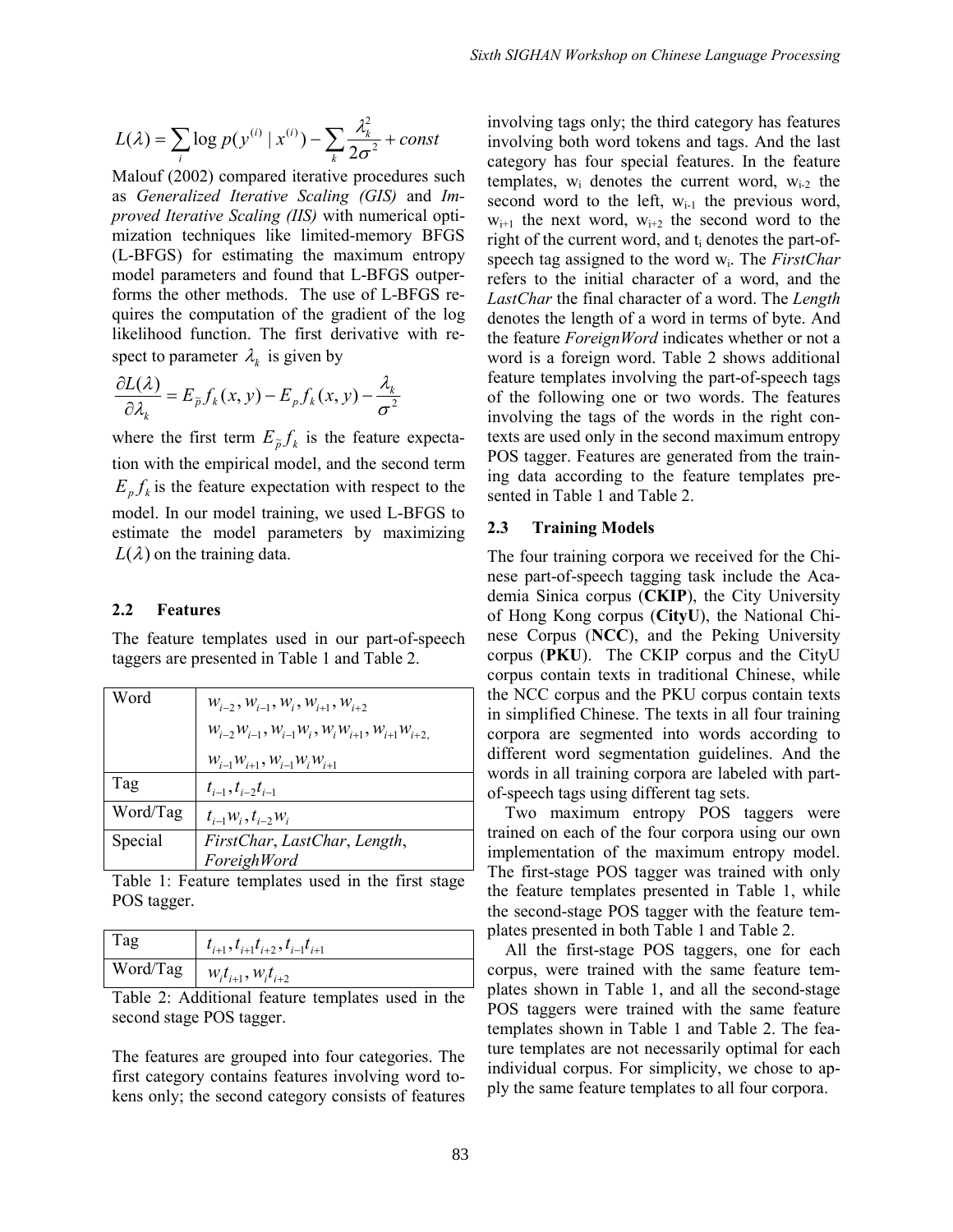The same parameter settings were applied in the training of all eight POS taggers. More specifically, no feature selection was performed. All features, including features occurring just once in the training data, were retained. The sigma square  $\sigma^2$  was set to 5.0. And the training process was terminated when the ratio of the likelihood difference between the current iteration and the previous iteration over the likelihood of the current iteration is below the pre-defined threshold or the maximum number of iterations, which was set to 400, is reached. Both the first-stage POS tagger and the second-stage POS tagger were trained on the same corpus.

### 2.4 Testing the Models

The POS tagger assigns a part-of-speech tag to each word in a new sentence such that the tag sequence maximizes the probability  $p(Y|X)$ , where X is the input sentence, and Y the POS tags assigned to X. The decoder implements the beam search procedure described in (Ratnaparkhi, 1996). At each word position, the decoder keeps the top n best tag sequences up to that position. The decoder also uses a word/tag dictionary, consisting of the words in the training data and the tags assigned to each word in the training data. During the decoding phase, if a word in the new sentence is found in the training data, only the tags that are assigned to that word in the training corpus are considered. Otherwise, all the tags in the tag set are considered for a new word. So the tagger will not assign to a word, found in the training data, a tag that is never assigned to that word in the training data, even if that word should be assigned a new tag that was never assigned to the word in the training data. A word/tag dictionary is automatically built by collecting all the words in the training corpus and the tags assigned to every word in the training corpus.

The final output is produced in two steps. The first-stage POS tagger is applied on the testing data, and then the second-stage POS tagger is applied on the output of the first POS tagger. The secondstage tagger uses features involving POS tags of the following one or two words. The features involving the tags of following one or two words may be erroneous, since the tags assigned to the following one or two words by the first-stage tagger may be incorrect.

# 3 Evaluation Results

Five corpora are provided for the Chinese part-ofspeech tagging task at the forth SIGHAN bakeoff. We selected four corpora, two in simplified Chinese and two in traditional Chinese.

| Corpus      | Training size<br>(tokens) | Tagset<br>size | No. of tags<br>token<br>per<br>type |
|-------------|---------------------------|----------------|-------------------------------------|
| CityU       | 1,092,687                 | 44             | 1.2587                              |
| <b>CKIP</b> | 721,551                   | 60             | 1.1086                              |
| <b>NCC</b>  | 535,023                   | 60             | 1.0658                              |
| <b>PKU</b>  | 1,116,754                 | 103            | 1.1194                              |
|             | ጥ2112 ዓ. ጥ2212122         |                |                                     |

Table 3: Training corpus size.

Table 3 shows the training corpus size, the tagset size, and the average number of tags per token type. The NCC tagset has 60 tags, but nine of the tags occurred only once in the training corpus. In all four corpora, most of the unique tokens have only a single tag. The percentage of token types having single tag is 83.29% in CityU corpus; 91.09 in CKIP corpus; 94.67 in NCC corpus; and 90.27% in PKU corpus. The proportion of token types having single tag in CityU corpus is much lower than in NCC corpus. In the NCC corpus, the organization names, location names, and a sequence of English words are all treated as single token, and these long single tokens are not ambiguous and are assigned to a single part-of-speech tag in the corpus.

| corpus      | <b>Baseline</b> | Testing | Token/tag OOV-R |  |
|-------------|-----------------|---------|-----------------|--|
|             |                 | size    |                 |  |
| CityU       | 0.8433          | 184,314 | 0.0921          |  |
| <b>CKIP</b> | 0.8865          | 91,071  | 0.0897          |  |
| <b>NCC</b>  | 0.9159          | 102,344 | 0.0527          |  |
| PKU         | 0.8805          | 156,407 | 0.0594          |  |

Table 4: The testing data size and the baseline performance.

The baseline performance is computed by assigning the most likely tag to each word in the testing data. When a word in the testing data is found in the training corpus, it is assigned the tag that is most frequently assigned to that word in the training corpus. A new word in the testing data is assigned the most frequent tag found in the training corpus, which is the common noun in all four corpora. The baseline performances of the four testing